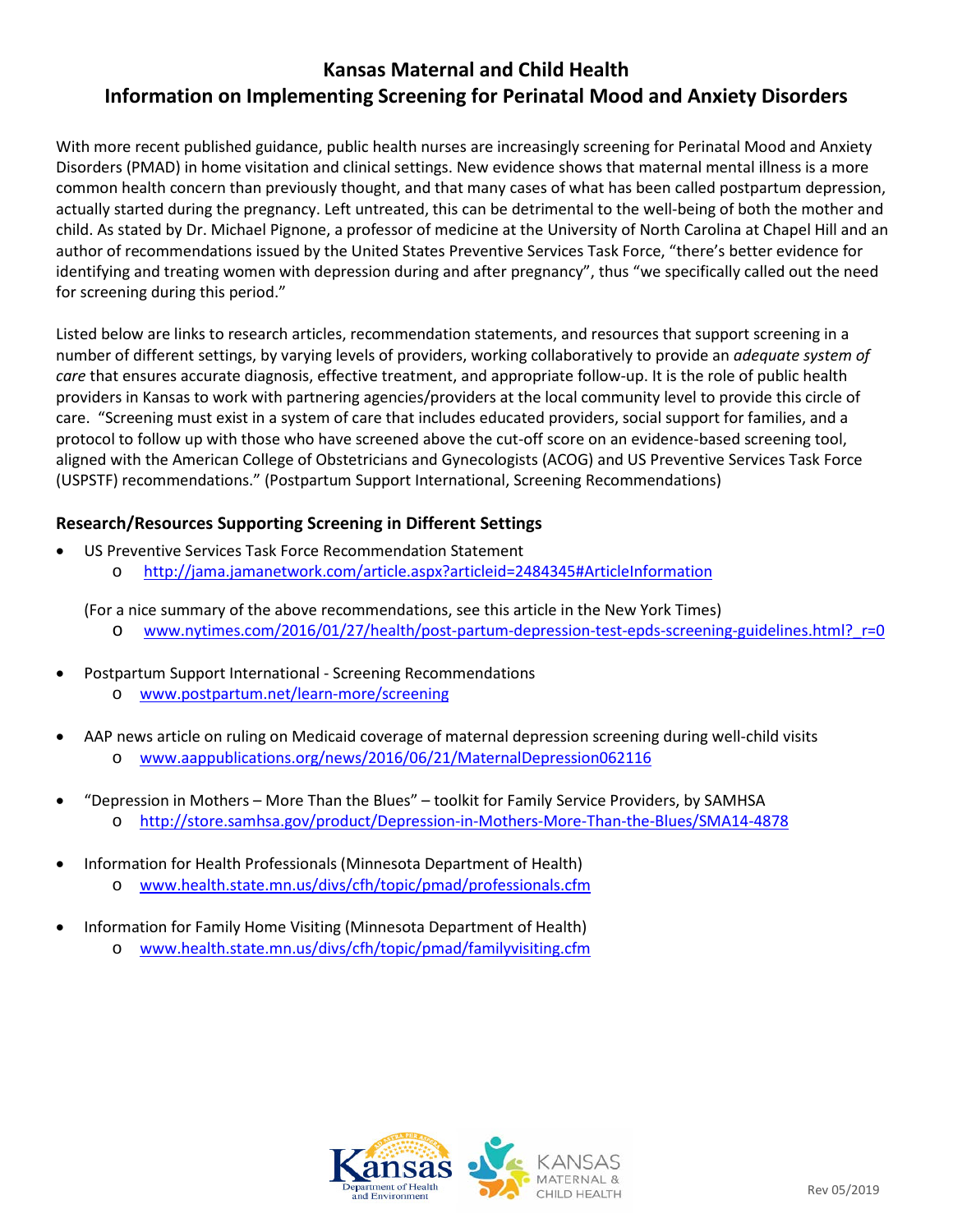# **Introduction to Algorithms for Perinatal Screening in MCH Services**

Public health providers across MCH programs can (and should) serve a unique role in screening, referring, and providing follow-up to our perinatal women and their infants/children. We feel with the appropriate training and resources, and support of local clinical partners, screening can be done in public health settings. Tools to assist public health/MCH staff in decision-making when positive screens are identified can be useful in providing the best outcome. Algorithms can be used to address the results of screening for PMAD and/or response to a mental health crisis by offering staff guidance on appropriate responses to various results of screening and have therefore been developed (adapted with permission from the Minnesota Department of Health) as part of the Perinatal Mental Health Integration Toolkit associated with this document.

## *Background*

Depression is the leading disability in women and 15-20% of women feel moderate to severe depression or anxiety during the periods of pregnancy and/or postpartum (ACOG, 2010). These women are not limited to a particular culture, race, age, income or education level. No single cause has been identified for depression or anxiety during pregnancy or postpartum, however there are several factors linked to the development of these conditions.

## *Key Factors*

- History of depression, anxiety or other mental health concerns
- Stress
- Hormone changes
- History of trauma
- Lack of or poor support
- Family history
- Other stressful experiences (MDH, 2014).

## *Other factors that may place a woman at risk for perinatal depression*

- History of emotional support from own mother
- Perceived level of support after the birth of the baby
- Life stresses in the last 12 months
- Personality style (esp. presence of anxious or perfectionistic traits)
- History of abuse (emotional, sexual or physical)
- History of mental health or substance abuse issues
- Current scoring on PHQ-9 or EPDS
- General physical health
- Amount of sleep
- Financial stresses
- Maternal feelings towards the pregnancy and baby (Johnson et al, 2012)

Infants are understood in the context of their primary caregiving relationships; best practice in public health addresses the parent/child pair, as well as the family as a whole. A caregiver experiencing depressive symptoms may have difficulty responding adequately to the infant or child, and the child's development, both emotional and physical, may therefore be at risk.

Infants of mothers with diagnosed depressive disorders have shown delays in cognitive, neurologic, psychological and motor development. It has also been seen that children with mental and behavior disorders whose mothers are depressed show improvement in behaviors when their mother's depressive symptoms are in remission. Partners of the depressed woman also suffer with increased rates of depression. For these reasons, it is critical to identify women with depression through screening in order to encourage prompt diagnosis and treatment (ACOG, 2010).

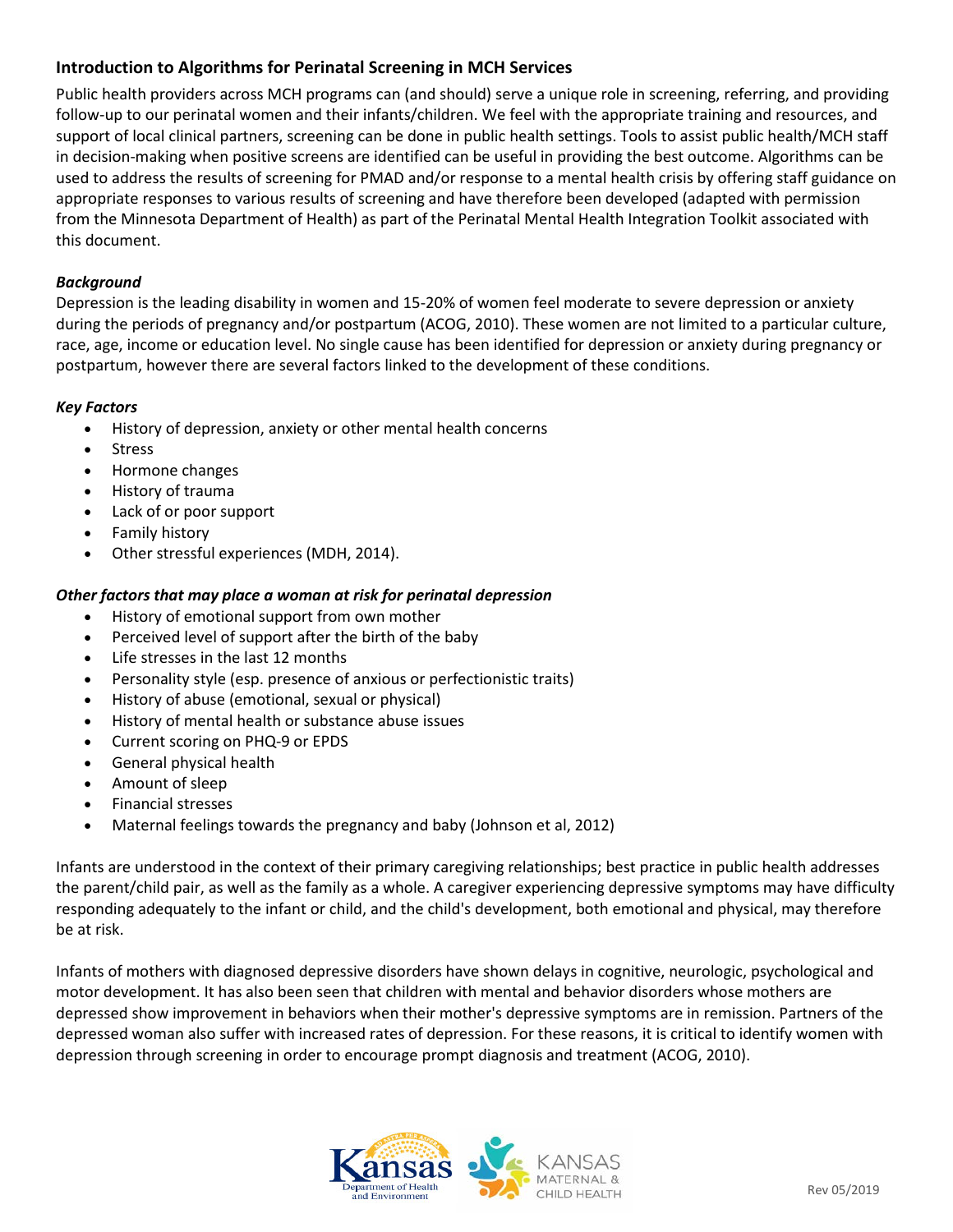## *Description of the algorithms*

Two algorithms have been developed to offer appropriate responses to screening results of the Edinburgh Postpartum Depression Scale (EPDS). One of the algorithms is a crisis response algorithm for use when it is found that a woman is currently at risk of causing harm to herself or others. The other algorithm is to assist in the detection of postpartum depression in mothers.

These algorithms are templates offered for use in your agency as guides and can be customized to meet your individual agency needs. Resources and needs vary by individual communities and protocols for referral and follow-up vary by agencies and providers. These documents are provided as editable documents to allow modification or addition of individual protocol and resources.

It is important that your agency or community develop individual procedures and/or protocol for responding to various situations using the unique resources available in your community. Also, with the implementation of PMAD screening, staff should receive educational training on PMAD to increase their understanding of this issue and to improve skill and comfort level when responding to mothers who score positively on the screening tool. To assist with this, an *Edinburgh Postnatal Depression Scale Tip Sheet* has been adapted and included as a resource in the associated toolkit.

It is hoped that these algorithms, as well as other resources provided to you in the Perinatal Mental Health Integration Toolkit, will be helpful to you as you work to advance the mental health care of the families you serve.

## **Recommended Screening Tool**

Both the Edinburgh Postnatal Depression Scale (EPDS) and the Patient Health Questionnaire-9 (PHQ-9) are evidencebased screening tools that are validated for use in the perinatal population. They are both available in multiple languages. The EPDS addresses the anxiety component of perinatal mood and anxiety disorders (PMADs) as well as depressive symptoms and suicidal thoughts, whereas the PHQ-9 does not have the anxiety component. With anxiety being recognized as one of the presenting symptoms of PMAD it becomes important that it be assessed in the screening tool, making the EPDS the most widely used tool ("Screening for Perinatal Depression – ACOG," 2015). Many research studies and publications encourage use of the EPDS as a standard perinatal depression screening measure as it continues to demonstrate strong reliability and validity. The US Preventive Services Task Force (USPSTF) Recommendation Statement cites studies demonstrating high sensitivity and positive predictive value for detecting a major depressive disorder (MDD) for the EPDS, whereas no studies of screening in pregnant and postpartum women with the PHQ-9 or other versions met inclusion criteria. For these reasons, the Kansas Department of Health and Environment (KDHE) Bureau of Family Health (BFH) is promoting use of the EPDS across MCH services in the state. The EPDS has been incorporated into the Perinatal Mental Health Integration Toolkit resources and is included as a screening tool among forms in DAISEY, the bureau's data management system. Kansas MCH providers are encouraged to use this form in DAISEY.

#### *Who Should Screen*

Universal maternal mental health screening in prenatal, postnatal, and pediatric settings is recommended. Settings may include but are not limited to: health care providers (primary care, OB, midwifery, and pediatric), public health, addictions and mental health, community social services, and early childhood programs (Postpartum Support International, Screening Recommendations). These recommendations are also supported by the USPSTF, as they recommend screening be implemented with *adequate systems of care* in place consisting of a wide range of different levels of clinician types (citing the lowest effective level of support consisting of a designated nurse who advised physicians of positive screening results). Today's recommendations focus on having systems in place that assure routine screening occurs, and when positive, referrals are then made to the appropriate level of clinician to assure diagnosis and treatment.

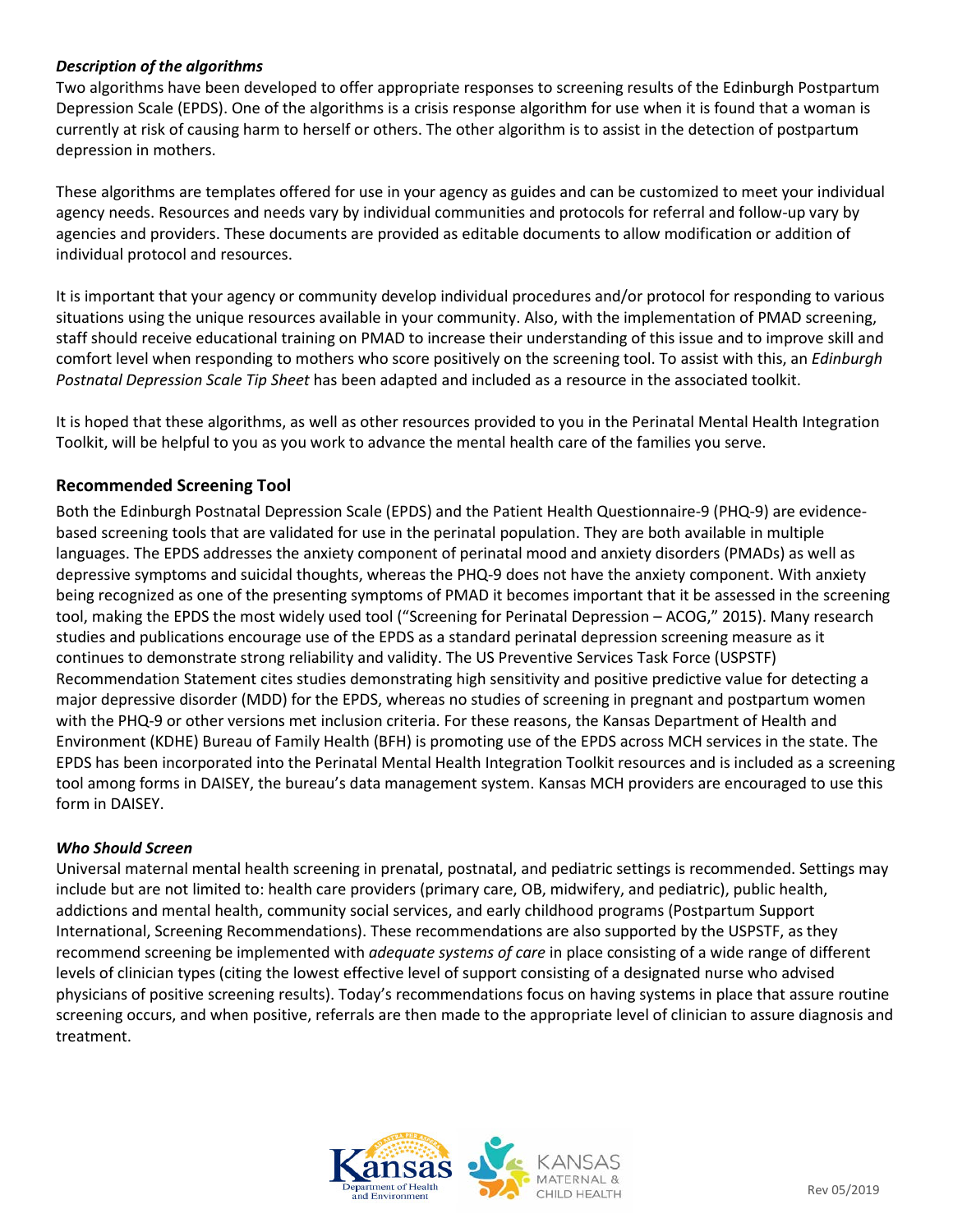### *Who to Screen*

"The USPSTF found adequate evidence that programs combining depression screening with adequate support systems in place improve clinical outcomes in adults, including pregnant and postpartum women" and therefore recommends screening women prenatally as well as in the postpartum period (January 26, 2016 USPSTF Recommendation Statement, Screening for Depression in Adults). Current recommendations by the task force omitted previous recommendations around "selective screening" and now promote universal screening when adequate systems of care are in place. As indicated above, the current statement specifically recommends screening for depression in pregnant and postpartum women, subpopulations that were not included in previous reviews and recommendations.

#### *When to Screen*

It is recommended that local agencies develop protocol identifying key opportunities for screening based on services provided by each of the collaborative partners/agencies in the community's system of care (including home visiting, WIC, and other MCH services), aligning with recommendations\* by the following organizations advocating for the highest standards of practice:

- American Academy of Family Physicians recommends screening for depression in the general adult population, including pregnant and postpartum women
- American Academy of Pediatrics recommends pediatricians screen postpartum mothers at the infant's 1, 2, and 4 month visits
- American College of Preventive Medicine recommends primary care clinicians screen all adults
- American College of Obstetricians and Gynecologists recommends clinicians screen patients at least once during the perinatal period
- Postpartum Support International recommends screening at the following times:
	- o First prenatal visit
	- o At least once in the second trimester
	- o At least once in the third trimester
	- o Six-week postpartum obstetrical visit (or at first postpartum visit)
	- o Repeated screening at 6 and/or 12 months in OB and primary care settings
	- o 3, 9, and 12 month pediatric visits

\*All recommendations include assuring adequate systems of care are in place

#### **Provider Consult**

A consultation line is available for medical providers who may have additional questions about the overall screening process, or who feel they may benefit from the guidance of fellow medical professionals on the treatment of patients on a case-by-case basis. The Perinatal Psychiatric Consult Line is staffed by reproductive psychiatrists who are members of PSI and specialize in the treatment of perinatal mental health disorders. The service is free, available by appointment and can be accessed at:<https://www.postpartum.net/professionals/perinatal-psychiatric-consult-line/>

#### *References*

Albert L. Siu, MD, MSPH and the US Preventive Services Task Force (USPSTF) Screening for Depression in Adults US Preventive Services Task Force Recommendation Statement, (January 26, 2016). JAMA. 2016; 315(4):380-387. Doi:10.1001/jamma.2015.18392

American College of Obstetricians and Gynecologists (ACOG, (2010). Committee opinion on Screening for Depression during and after pregnancy. Retrieved from: ACOG opinion on screening for depression during and after pregnancy

Johnson, M.; Schmeid, V.; Lupton, S. J.; Austin, M. P.; Matthey, S. M.; Kemp, L.; Meade, T.; Yeo, A. E. (2012). Measuring perinatal mental health risk. Archives in Women's mental health, 15, 375. DOI 10.1007/s00737-012-0297-8.

Minnesota Department of Health, (2014). Perinatal Mood and Anxiety Disorders. Retrieved from: MN Dept of Health Perinatal Mood and Anxiety Disorders

Postpartum Support International, Screening Recommendations. [www.postpartum.net/learn-more/screening](http://www.postpartum.net/learn-more/screening)